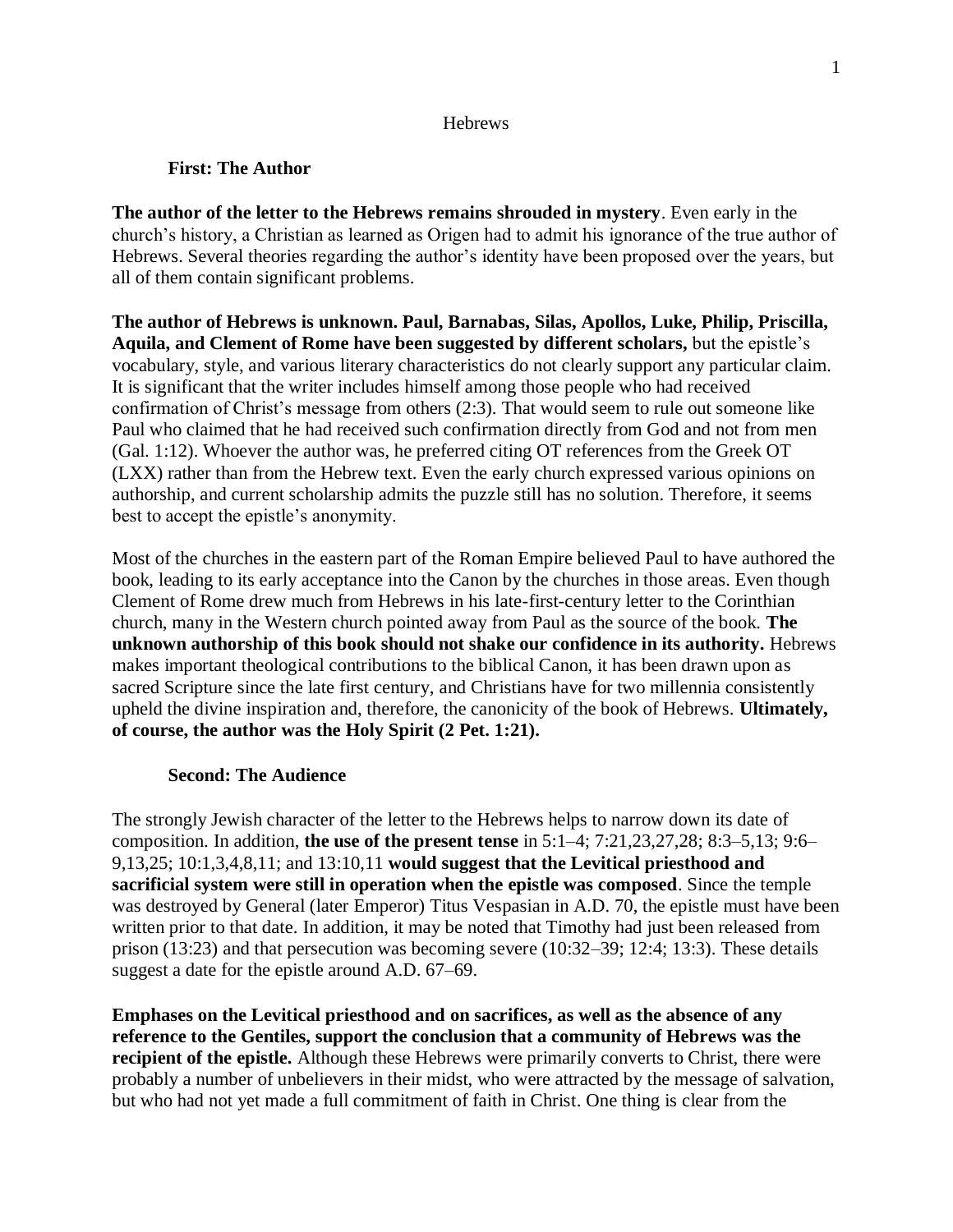contents of the epistle: **the community of Hebrews was facing the possibility of intensified persecution (10:32–39; 12:4).** As they confronted this possibility, the Hebrews were tempted to cast aside any public identification with Christ.

# **The book of Hebrews addresses 3 distinct groups of Jews: 1) believers; 2) unbelievers who were intellectually convinced of the gospel; and 3) unbelievers who were attracted by the gospel and the person of Christ but who had reached no final conviction about Him.**

The primary group addressed were Hebrew Christians who suffered rejection and persecution by fellow Jews (10:32–34), although none as yet had been martyred (12:4). The letter was written to give them encouragement and confidence in Christ, their Messiah and High-Priest. They were an immature group of believers who were tempted to hold on to the symbolic and spiritually powerless rituals and traditions of Judaism.

The second group addressed were Jewish unbelievers who were convinced of the basic truths of the gospel but who had not placed their faith in Jesus Christ as their own Savior and Lord. They were intellectually persuaded but spiritually uncommitted. These unbelievers are addressed in such passages as 2:1–3; 6:4–6; 10:26–29; and 12:15–17.

The third group addressed were Jewish unbelievers who were not convinced of the gospel's truth but had had some exposure to it. Chapter 9 is largely devoted to them (see especially vv. 11,14,15,27,28).

### **Third: The Main Theme**

**The epistle to the Hebrews is a study in contrast, between the imperfect and incomplete provisions of the Old Covenant, given under Moses, and the infinitely better provisions of the New Covenant offered by the perfect High-Priest, God's only Son and the Messiah, Jesus Christ. Included in the "better" provisions are: a better hope, testament, promise, sacrifice, substance, country, and resurrection.** Those who belong to the New Covenant dwell in a completely new and heavenly atmosphere, they worship a heavenly Savior, have a heavenly calling, receive a heavenly gift, are citizens of a heavenly country, look forward to a heavenly Jerusalem, and have their very names written in heaven.

**One of the key theological themes in Hebrews is that all believers now have direct access to God under the New Covenant and, therefore, may approach the throne of God boldly (4:16; 10:22).** One's hope is in the very presence of God, into which the Savior is followed (6:19,20; 10:19,20). The primary teaching symbolized by the tabernacle service was that believers under the covenant of law did not have direct access to the presence of God (9:8), but were shut out of the Holy of Holies. The book of Hebrews may briefly be summarized in this way: Believers in Jesus Christ, as God's perfect sacrifice for sin, have the perfect High-Priest through whose ministry everything is new and better than under the covenant of law.

**Throughout its pages, Hebrews makes clear that Jesus Christ exceeds all other people, pursuits, objects, or hopes to which human beings offer allegiance.** Hebrews pictures Jesus as better than the angels, as bringing better lives to humanity through salvation, as offering a better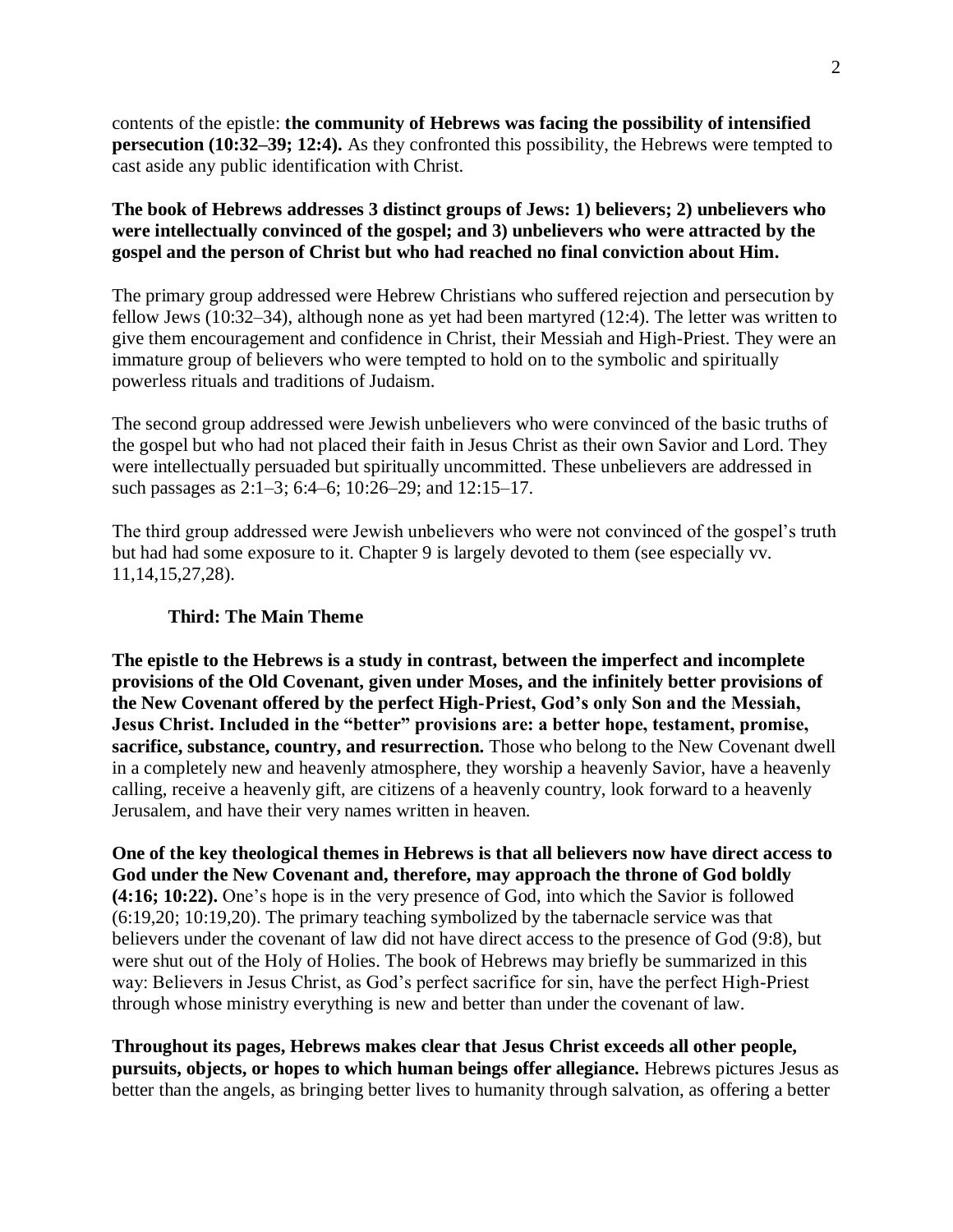hope than the Mosaic Law could promise, as a better sacrifice for our sins than a bull or a goat, and as providing a better inheritance in heaven for those who place their faith in Him (Hebrews 1:4; 6:9; 7:19; 9:23; 10:34). Jesus is indeed superior to all others.

Hebrews 6:9 - *Though we speak in this way, yet in your case, beloved, we feel sure of better things—things that belong to salvation.*

Hebrews 7:19 - *(for the law made nothing perfect); but on the other hand, a better hope is introduced, through which we draw near to God.*

Hebrews 7:22 - *This makes Jesus the guarantor of a better covenant.*

Hebrews 8:6 - *But as it is, Christ has obtained a ministry that is as much more excellent than the old as the covenant he mediates is better, since it is enacted on better promises.*

Hebrews 9:23 - *Thus it was necessary for the copies of the heavenly things to be purified with these rites, but the heavenly things themselves with better sacrifices than these.*

Hebrews 10:34 - *For you had compassion on those in prison, and you joyfully accepted the plundering of your property, since you knew that you yourselves had a better possession and an abiding one.*

Hebrews 11:16 - *But as it is, they desire a better country, that is, a heavenly one. Therefore God is not ashamed to be called their God, for he has prepared for them a city.*

Hebrews 11:35 - *Women received back their dead by resurrection. Some were tortured, refusing to accept release, so that they might rise again to a better life.*

Hebrews 11:40 – *…since God had provided something better for us, that apart from us they should not be made perfect.*

Hebrews 12:24 - *and to Jesus, the mediator of a new covenant, and to the sprinkled blood that speaks a better word than the blood of Abel.*

**This message of the superiority of Jesus would have been particularly important to Jewish Christians who were struggling under the social persecution of leaving Judaism and Nero's persecution and were considering moving back toward the Mosaic Law.** The writer to the Hebrews showed these Jewish Christian believers that, though they were faced with suffering, they were indeed following a better way . . . and they should persevere.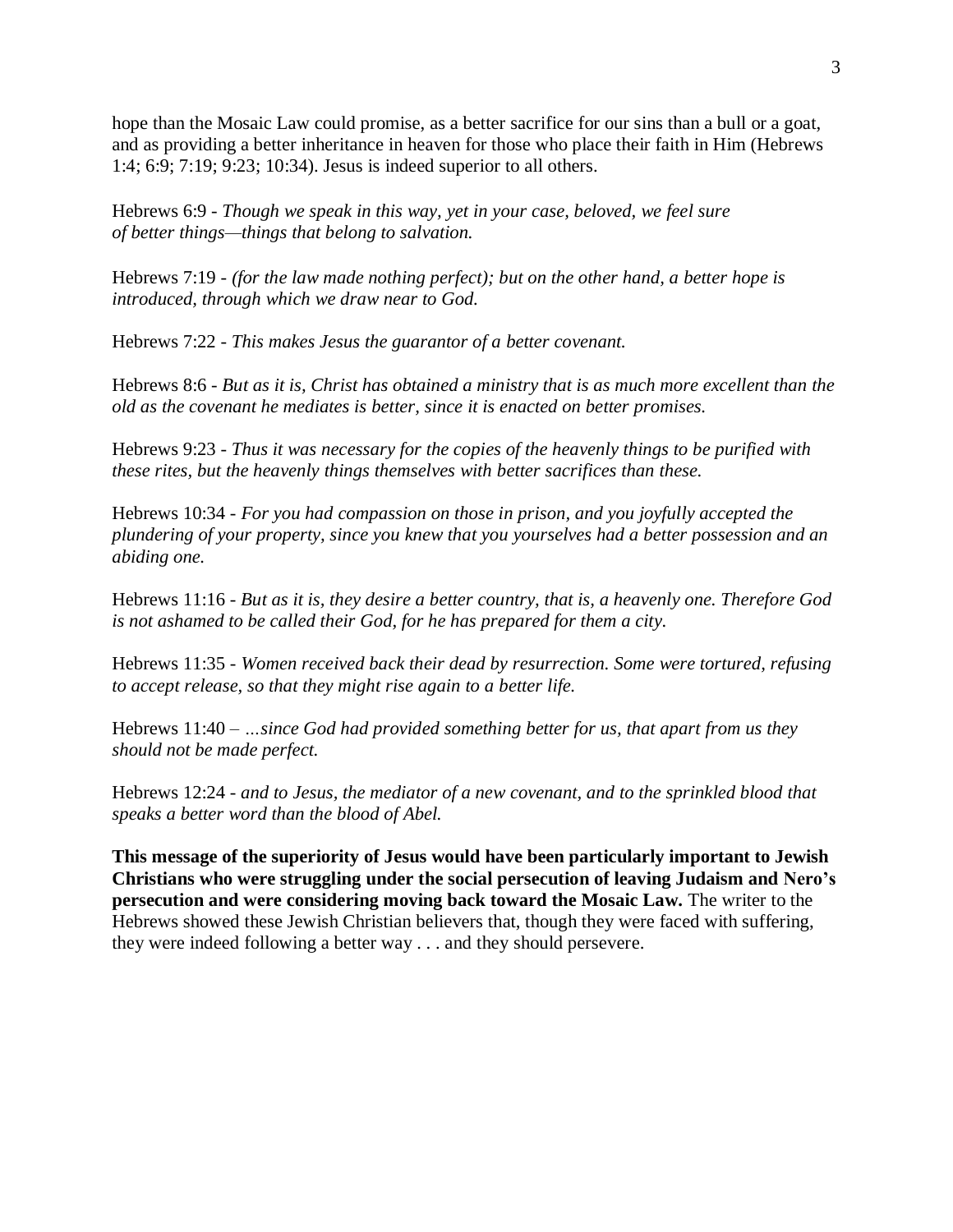# **Fourth: Hebrews and the Old Testament:**

The writer exposits several, major Old Testament references that prove his point.

- 1:1 and 2:4 Exposition of verses from Pss.; [2 Sam. 7;](https://biblia.com/bible/nasb95/2%20Sam.%207) [Deut. 32](https://biblia.com/bible/nasb95/Deut.%2032)
- 2:5 and 18 Exposition of [Ps. 8:4](https://biblia.com/bible/nasb95/Ps.%208.4) and [6](https://biblia.com/bible/nasb95/Ps%208.6)
- 3:1 and 4:13 Exposition of [Ps. 95:7](https://biblia.com/bible/nasb95/Ps.%2095.7) and [11](https://biblia.com/bible/nasb95/Ps%2095.11)
- 4:14 and  $7:28$  Exposition of [Ps. 110:4](https://biblia.com/bible/nasb95/Ps.%20110.4)
- 8:1 and 10:18 Exposition of [Jer. 31:31](https://biblia.com/bible/nasb95/Jer.%2031.31) and [34](https://biblia.com/bible/nasb95/Jer%2031.34)
- 10:32 and 12:3 Exposition of [Hab. 2:3,](https://biblia.com/bible/nasb95/Hab.%202.3)[4](https://biblia.com/bible/nasb95/Hab%202.4)
- 12:4 and 13 Exposition of [Prov. 3:11](https://biblia.com/bible/nasb95/Prov.%203.11)[,12](https://biblia.com/bible/nasb95/Prov%203.12)
- 12:18 and 29 Exposition of [Ex. 19,](https://biblia.com/bible/nasb95/Exod.%2019) [20](https://biblia.com/bible/nasb95/Ex%2019.20)

### **Fifth: The Book's Importance**

**Hebrews clearly lays out the present priestly ministry of Christ in the life of the believer. Jesus is both the divine Son of God and completely human, and in His priestly role He clears the way for human beings to approach the Father in heaven through prayer (Hebrews 4:14–16). The priesthood of Jesus is superior to the Old Testament priesthood of Aaron, because only through Jesus, do we receive eternal salvation (5:1–9). Furthermore, Jesus became the permanent and perfect High Priest, going beyond all other priests by offering Himself as a sinless sacrifice on behalf of the sins of human beings (7:24–26; 9:28).**

**The book of Hebrews is a letter or epistle - a "word of exhortation" (Heb 13:22).** 

**Exhortations designed to stir the readers into action are found throughout the text. Exhortations introduced by "***Let us***" 4:1; 11, 14, 16; 6:1; 10;22, 23, 24, 12;1, 28; 13:13,15**

**Key verses: Hebrews 6:1, 10:19-25 and 12:1-2.**

**Those exhortations are given in the form of 6 warnings:**

- **Warning against drifting from "the things we have heard" (2:1–4)**
- **Warning against disbelieving the "voice" of God (3:7–14)**
- **Warning against degenerating from "the elementary principles of Christ" (5:11– 6:20)**
- **Warning against despising "the knowledge of the truth" (10:26–39)**
- **Warning against devaluing "the grace of God" (12:15–17)**
- **Warning against departing from Him "who speaks" (12:25–29)**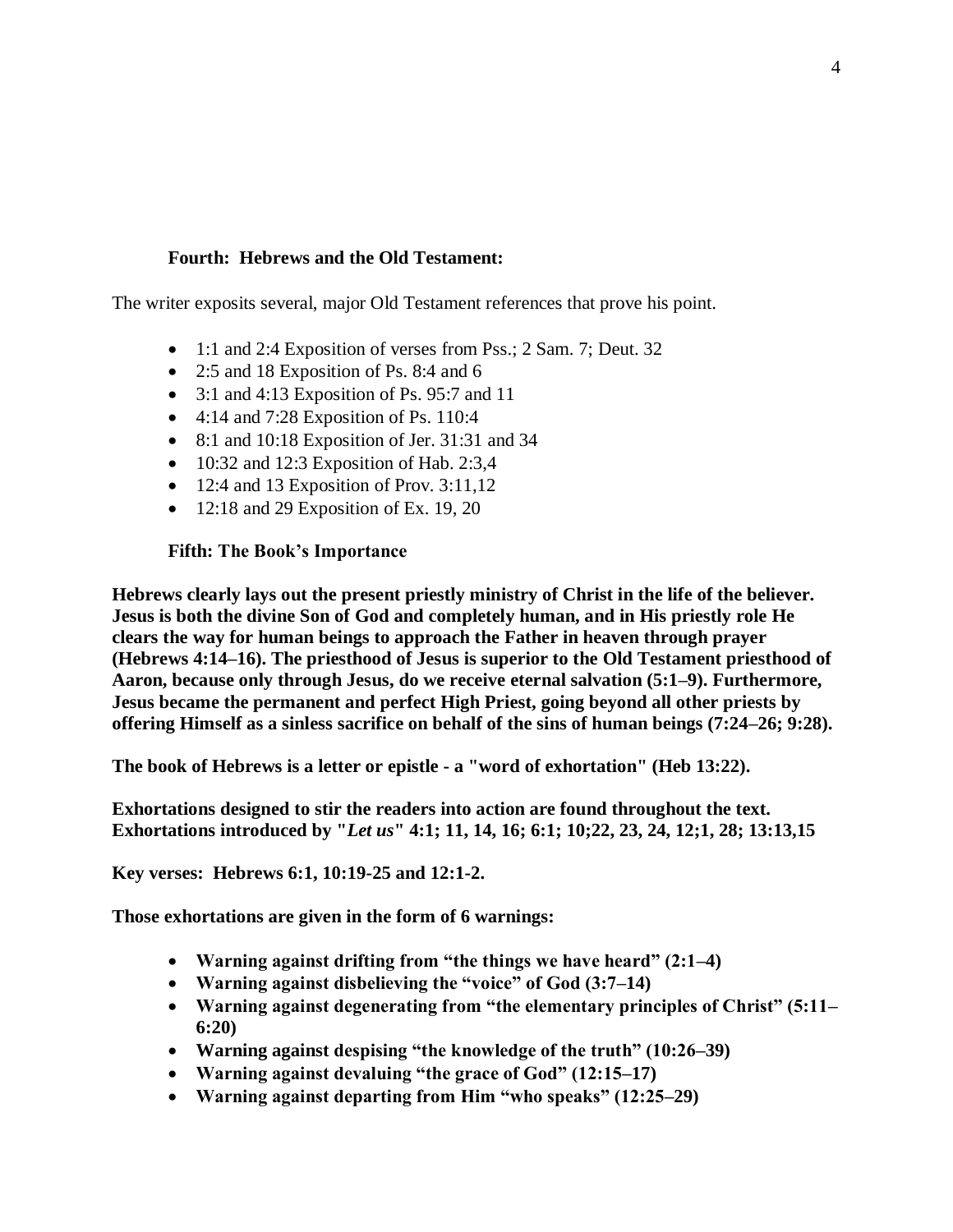### **Sixth: The Application**

**The letter to the Hebrews makes clear that only one Person deserves to hold the primary place in our lives.** While we are busy idolizing our move up the corporate ladder or placing all our hopes in our kids, Jesus offers us a better position, a better priest, a better covenant, a better hope, and a better sacrifice. Only when we give Jesus His rightful place in our lives will everything else in life fall into its rightful place. Hebrews 4:1-11

**Seventh: The General Outline.** (This is John MacArthur's outline)

I. The Superiority of Jesus Christ's Position (1:1–4:13) A. A Better Name (1:1–3) B. Better Than the Angels (1:4–2:18) 1. A greater messenger (1:4–14) 2. A greater message (2:1–18) a. A greater salvation (2:1–4) b. A greater savior (2:5–18) C. Better Than Moses (3:1–19) D. A Better Rest (4:1–13) II. The Superiority of Jesus Christ's Priesthood (4:14–7:28) A. Christ as High-Priest (4:14–5:10) B. Exhortation to Full Commitment to Christ (5:11–6:20) C. Christ's Priesthood like Melchizedek's (7:1–28) III. The Superiority of Jesus Christ's Priestly Ministry (8:1–10:18) A. Through a Better Covenant (8:1–13) B. In a Better Sanctuary (9:1–12) C. By a Better Sacrifice (9:13–10:18) IV: The Superiority of the Believer's Privileges (10:19–12:29) A. Saving Faith (10:19–25)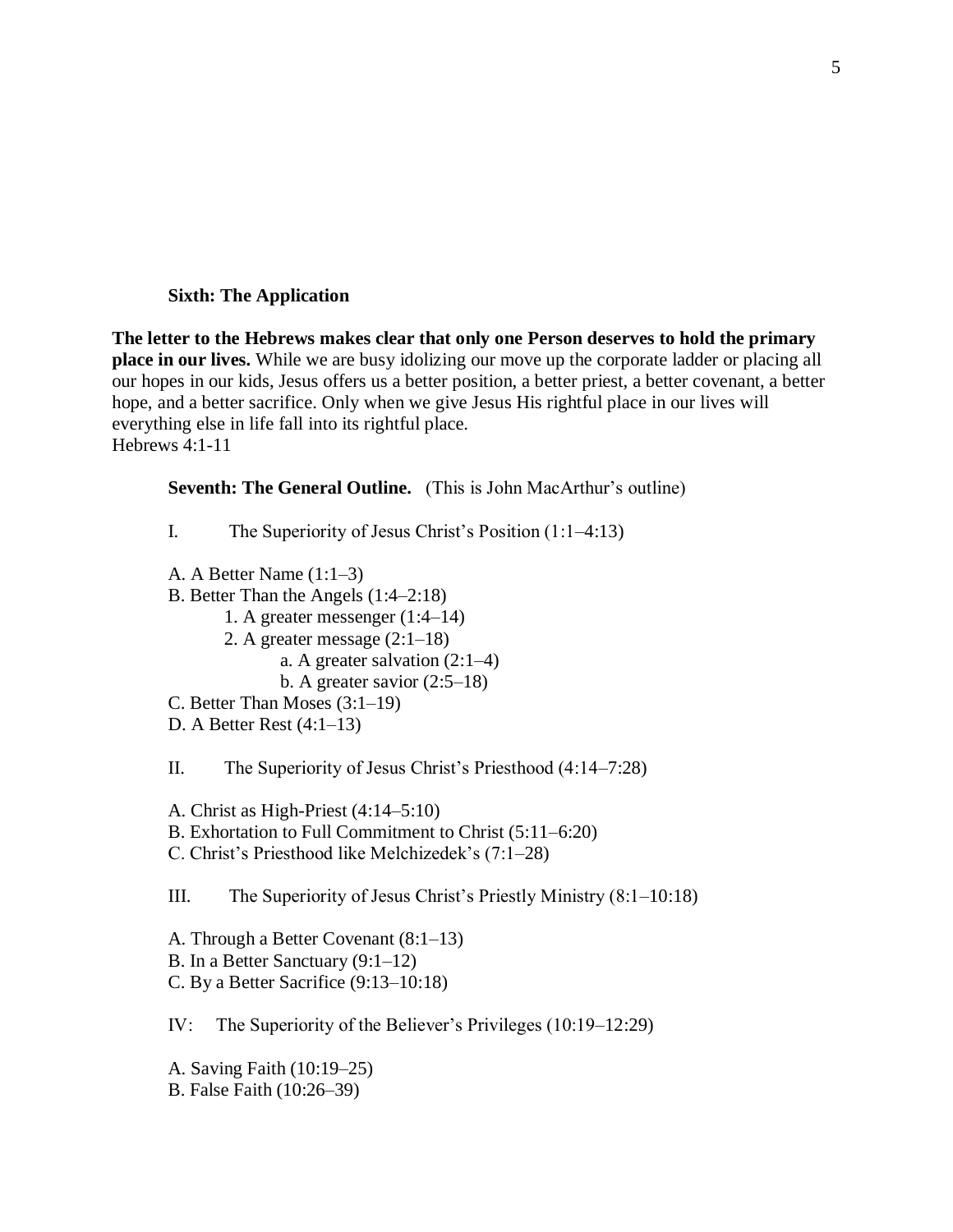C. Genuine Faith (11:1–3) D. Heroes of the Faith (11:4–40) E. Persevering Faith (12:1–29)

# V: The Superiority of Christian Behavior (13:1–21)

- A. In Relation to Others (13:1–3)
- B. In Relation to Ourselves (13:4–9)
- C. In Relation to God (13:10–21)

Postscript (13:22–25)

|                          | Jesus Christ:                                                                                 |                                                | Jesus Christ:                |                     |  |  |  |  |
|--------------------------|-----------------------------------------------------------------------------------------------|------------------------------------------------|------------------------------|---------------------|--|--|--|--|
|                          | <b>Superior in His Person</b>                                                                 | Jesus Christ:<br><b>Superior as Our Priest</b> | <b>Superior for Life</b>     |                     |  |  |  |  |
|                          | Superior to:                                                                                  | Better than:                                   | Let us have:                 |                     |  |  |  |  |
|                          | Prophets                                                                                      | Earthly priesthood                             | Faith to believe God         |                     |  |  |  |  |
|                          | Angels                                                                                        | Old covenant (Mosaic system)                   | Hope to endure trials        | Epilogue (13:20-25) |  |  |  |  |
|                          | Moses                                                                                         | Animal sacrifices                              | Love to encourage others     |                     |  |  |  |  |
| Prologue (1:1-4)         | The Sabbath                                                                                   | Daily offerings                                |                              |                     |  |  |  |  |
|                          | Other priests                                                                                 |                                                |                              |                     |  |  |  |  |
|                          |                                                                                               |                                                |                              |                     |  |  |  |  |
|                          | <b>CHAPTERS</b>                                                                               | <b>CHAPTERS</b>                                | <b>CHAPTERS</b>              |                     |  |  |  |  |
|                          | $1:1 - 4:13$                                                                                  | $4:14 - 10:18$                                 | 10:19-13:25                  |                     |  |  |  |  |
| Emphasis                 | Instruction                                                                                   | Exhortation                                    |                              |                     |  |  |  |  |
| <b>Key Words</b>         | "Much better than" 1:4                                                                        | "Better" 7:19                                  | "Let us" 12:1                |                     |  |  |  |  |
| Warnings                 | $2:1 - 4$<br>$3:7 - 4:13$                                                                     | $5:11 - 6:20$                                  | $10:19 - 39$<br>$12:25 - 29$ |                     |  |  |  |  |
| <b>Theme</b>             | The absolute superiority of Jesus Christ                                                      |                                                |                              |                     |  |  |  |  |
| <b>Key Verse</b>         | 4:14                                                                                          |                                                |                              |                     |  |  |  |  |
| <b>Christ in Hebrews</b> | Jesus is the absolutely superior revelation of God and our eternal High Priest (1:1–14; 3:1). |                                                |                              |                     |  |  |  |  |

# **HEBREWS**

Copyright © 1983, 1998, 2010 by Charles R. Swindoll, Inc. All rights reserved worldwide.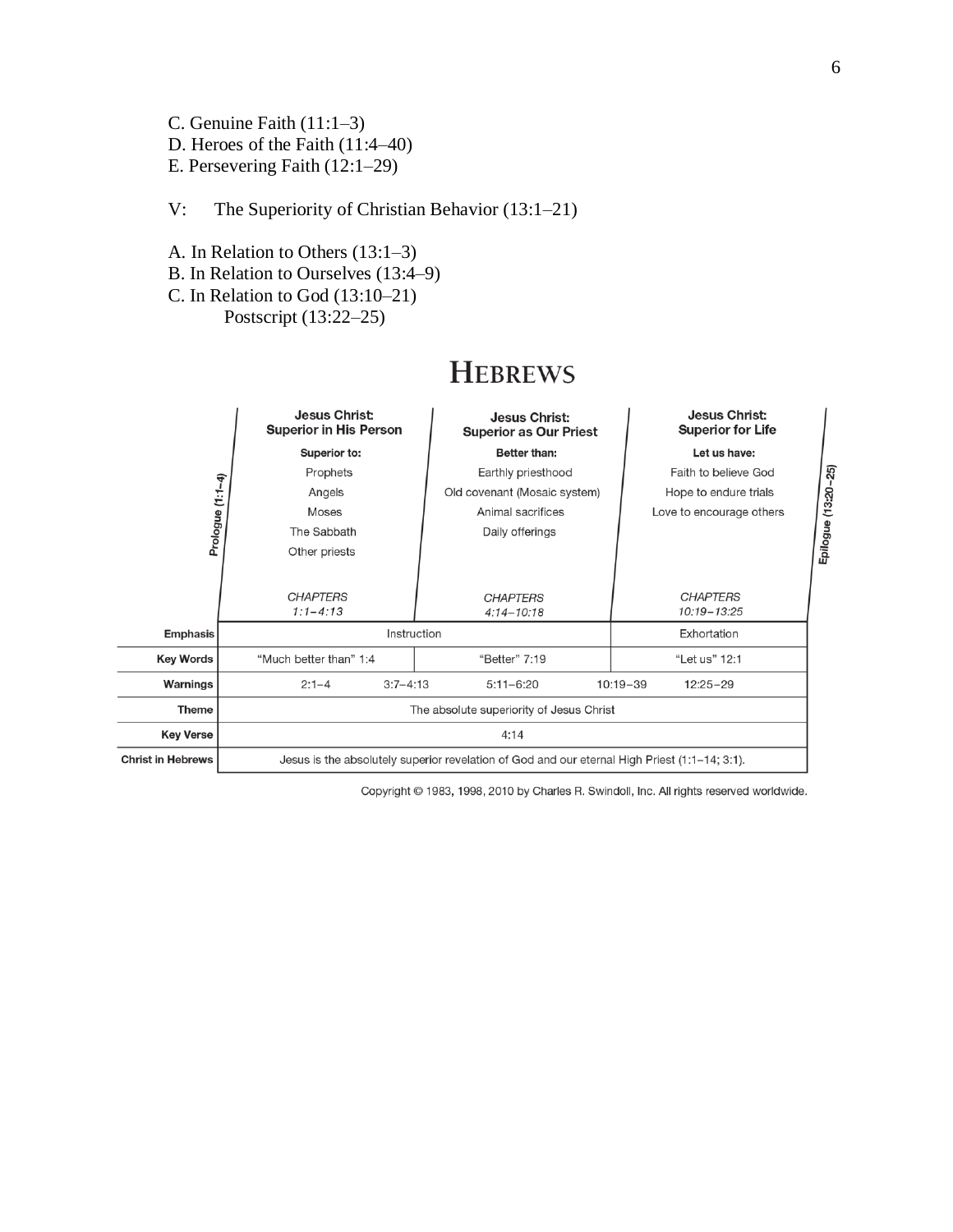

Jensen's Survey of the Bible